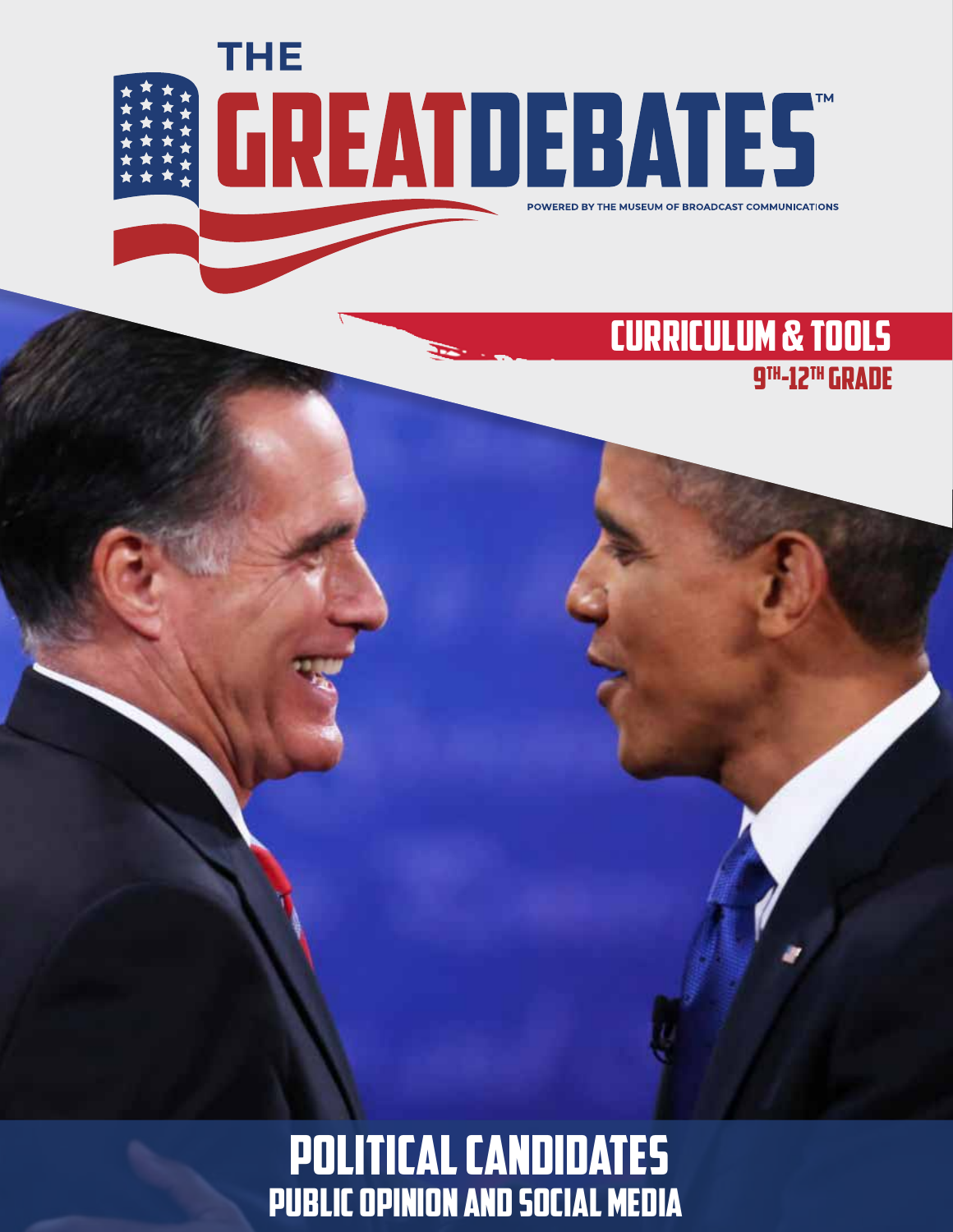

# Presidential Debates: The Role of Social Media in Influencing Public Opinion

This high-school lesson plan will help students improve their media literacy skills by looking historically at social media responses to presidential debate performances and examining how they reflect public opinion. Students will also learn how social media influences the opinion of people who have not seen the debate itself.

- Students will work on developing criteria for determining the value of social media posts to see which, if any, accurately reflect a broader opinion or influences others to adopt a similar understanding. Since social media allows the debate analysis to begin in real time while the candidates are on stage, it can be formative in shaping opinions whether it is orchestrated or organic.
- Students will also begin to understand how social media can be harnessed (or co-opted) by a small force to shift public opinion.
- Finally, students will demonstrate their understanding of social media's influence by creating a social media post based on a debate.

The lesson includes observation of two presidential elections: Obama vs. Romney and Trump vs. Clinton (and will also include the expected debate between the two presumptive nominees when it occurs.) These narratives provide details on social media trends on Twitter and Facebook and the public's interactive conversation during and after the debate performances. Social media also shows us how highlighting that performance changed the trajectory of some candidate's campaign.

For the assessments, students will examine the hashtag trends for the Trump vs. Clinton political debates and evaluate what the posts suggest about the candidates. Students will review coverage through the online materials available at the Great Debate website of the Museum of Broadcast Communication. Students have the option to present their findings in writing, oral reports, or multimedia presentations, depending on interest and access to digital equipment and projections.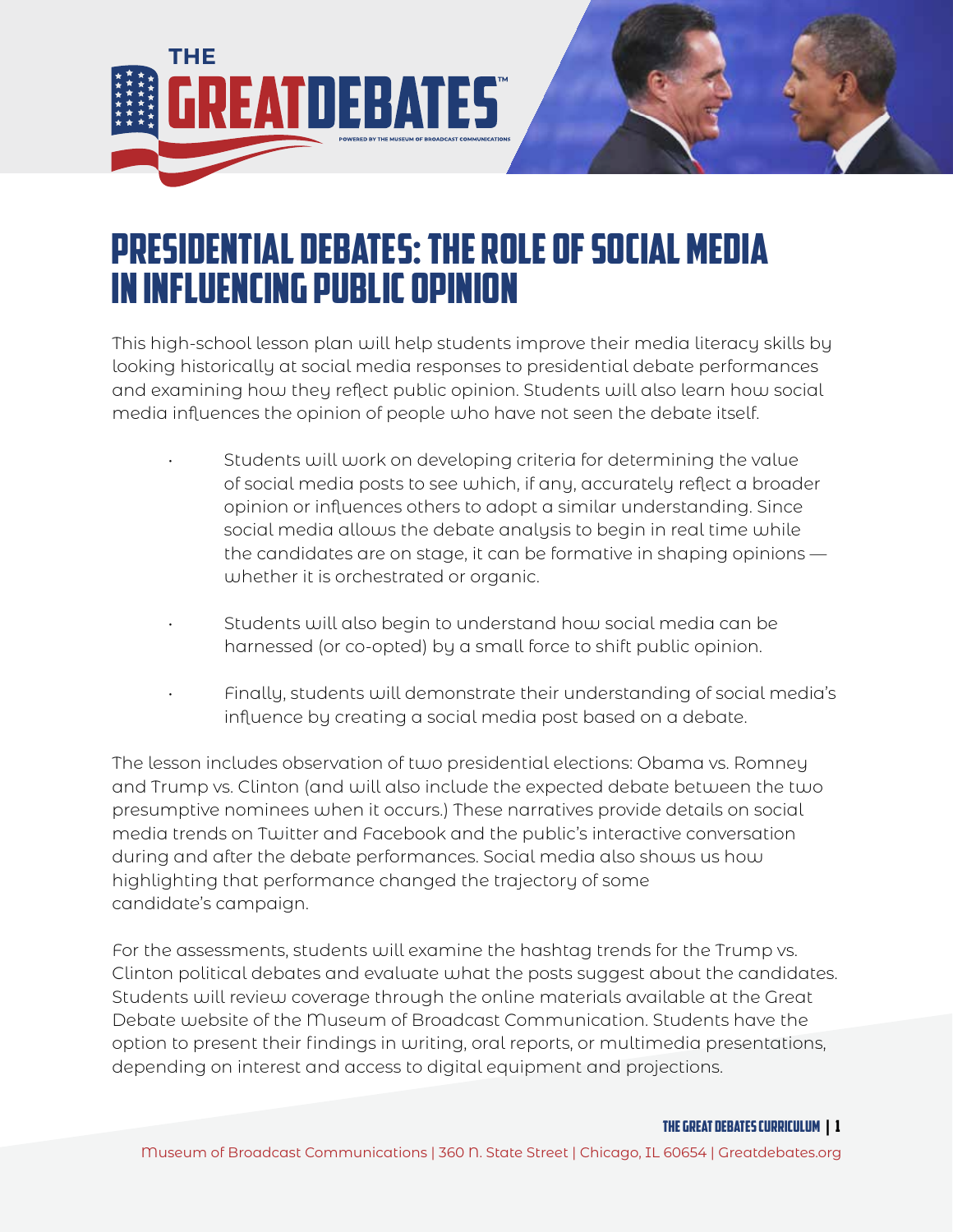# **SUMMARY**

This module presents shows students how to examine social media trends on Twitter and Facebook to gauge the post's insights into the public response to debate performance. It will also help students understand how social media can be used to influence public opinion. Students will look at both historical and current campaigns.

# MATERIALS NEEDED

#### **Teacher Student**

• Access to website • Pens/pencils

- 
- Worksheets
- Access to website, Student computers or ipads
- Assignment handouts

# **STANDARDS**

### CCSS.ELA-LITERACY.RH.9-10.6

Compare the point of view of two or more authors for how they treat the same or similar topics, including which details they include and emphasize in their respective accounts.

### CCSS.ELA-LITERACY.RH.9-10.9

Compare and contrast treatments of the same topic in several primary and secondary sources.

### CCSS.ELA-LITERACY.RH.11-12.7

Integrate and evaluate multiple sources of information presented in diverse formats and media (e.g., visually, quantitatively, as well as in words) in order to address a question or solve a problem.

### CCSS.ELA-LITERACY.RH.11-12.9

Integrate information from diverse sources, both primary and secondary, into a coherent understanding of an idea or event, noting discrepancies among sources.

### CCSS.ELA-LITERACY.RI.9-10.6

Determine an author's point of view or purpose in a text and analyze how an author uses rhetoric to advance that point of view or purpose.

### CCSS.ELA-LITERACY.CCRA.SL.2

Integrate and evaluate information presented in diverse media and formats, including visually, quantitatively, and orally.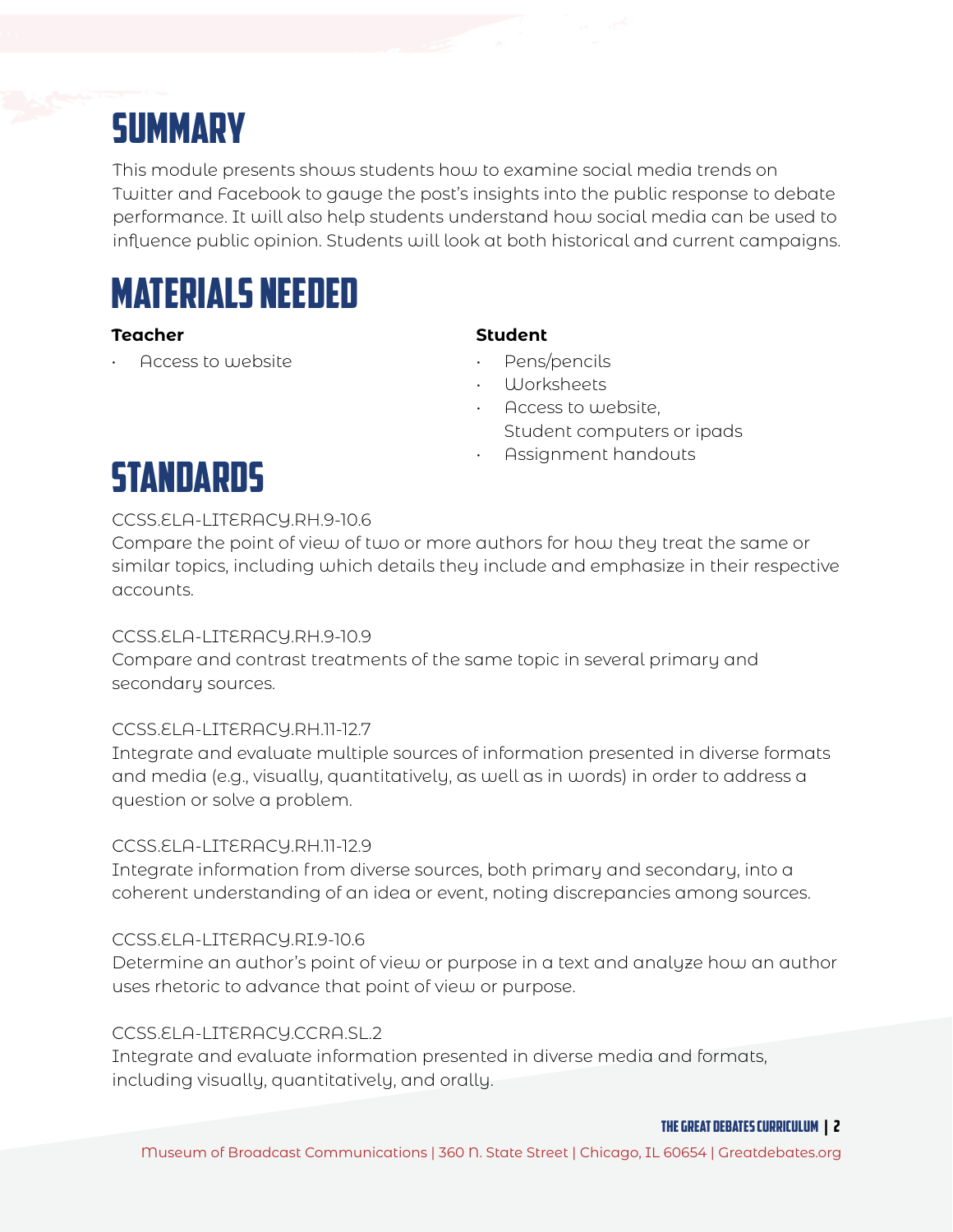# LEARNING OBJECTIVES

- Students will be able to develop skills to assess social media with a critical eye, determining how the platforms can be used to change public perception and how they people may be unintentionally influenced by social media.
- Students will be able to weigh several primary source documents (debate footage and social media posts) to evaluate accuracy and effectiveness of the posts.
- Students will be able to verbalize why someone would use social media to influence public opinion on political candidates.
- Students will be able to demonstrate an understanding of social media and debate information by presenting their findings in diverse formats, including writing, audio/visual, and spoken.

| <b>Teacher</b>                                                                                                                                                                                                                                                                                                                                                        | <b>Student</b>                                                            | <b>Minutes</b> |
|-----------------------------------------------------------------------------------------------------------------------------------------------------------------------------------------------------------------------------------------------------------------------------------------------------------------------------------------------------------------------|---------------------------------------------------------------------------|----------------|
| <b>Present essential questions:</b><br>How can social media have<br>potential impact on<br>elections?<br>Discuss how elections<br>generate a range of content<br>about candidates, some of<br>which is on social media and<br>is not always validated.<br>Discuss how some social<br>media posts are biased and<br>serve as propaganda for or<br>against a candidate. | Students are listening,<br>asking questions when<br>necessary.            | 5 Minutes      |
| <b>Introduce Harmony</b><br><b>Square:</b><br>Students can play with a<br>partner or individually.<br>https://www.harmonysquare.game/en<br>(See DATA in resources<br>below.)                                                                                                                                                                                          | Students are on the web,<br>playing the game in teams or<br>individually. | 10 minutes     |

THE GREAT DEBATES curriculum | 3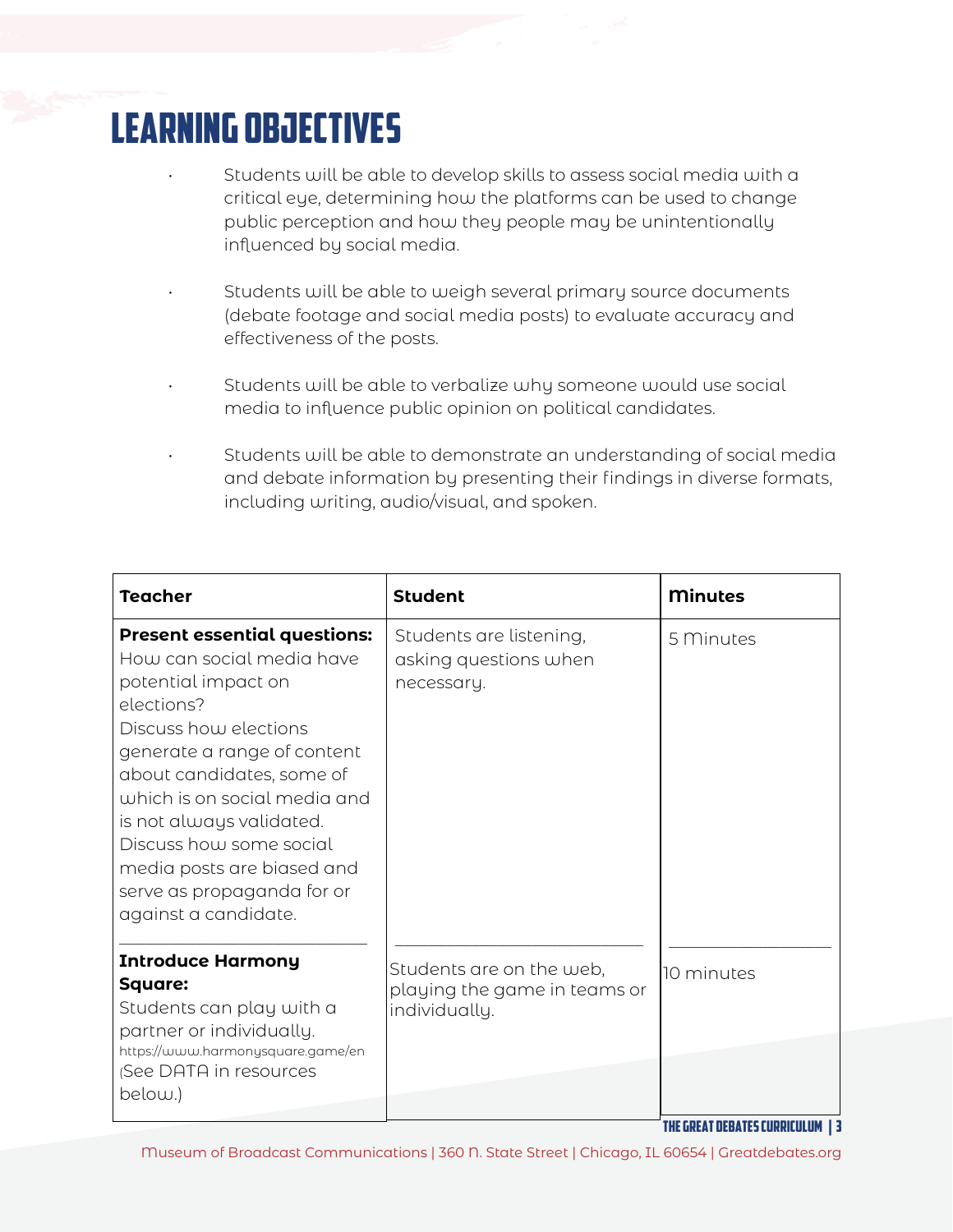| <b>Teacher</b>                                                                                                                                                                                                                                                                                                                                                                                             | <b>Student</b>                                                                    | <b>Minutes</b>                      |
|------------------------------------------------------------------------------------------------------------------------------------------------------------------------------------------------------------------------------------------------------------------------------------------------------------------------------------------------------------------------------------------------------------|-----------------------------------------------------------------------------------|-------------------------------------|
| Ask students: Can social<br>media change people's<br>minds? Can it make it harder<br>to understand a candidate's<br>performance during a debate<br>if you didn't watch? Is<br>information on social media<br>always reliable? How can<br>you tell information is<br>verified? Why is it important<br>to understand correctly what<br>a candidate says or believes?                                         | Students are discussing<br>as a class.                                            | 10 Minutes                          |
| Show clip of Obama vs.<br>Romney discussing diversity<br>in cabinet positions. Then<br>show information from the<br>Great Debates site about<br>the trends on Twitter for<br>#bindersfullofwomen                                                                                                                                                                                                           | Students are listening.                                                           | 5 Minutes                           |
| Discuss what students think<br>the impact was of that<br>statement. Then talk about<br>how some commentators<br>believe that moment lost the<br>election for Romney.                                                                                                                                                                                                                                       | Students are discussing.                                                          | 10 Minutes                          |
| Give out assignment for<br>students to look at the<br>three Trump vs. Clinton<br>debates. Give students<br>their homework/in-class<br>assignment to develop<br>their own social media<br>posts to influence public<br>opinion. You may want to<br>let students work in groups<br>or by themselves. Students<br>then strategize in class for<br>their project. How will they<br>present: written, spoken or | Students will break into<br>groups and decide what<br>social media outlet to use. | 10 Minutes                          |
| multi-media?                                                                                                                                                                                                                                                                                                                                                                                               |                                                                                   | <b>THE GREAT DEBATES CURRICULUM</b> |

Museum of Broadcast Communications | 360 N. State Street | Chicago, IL 60654 | Greatdebates.org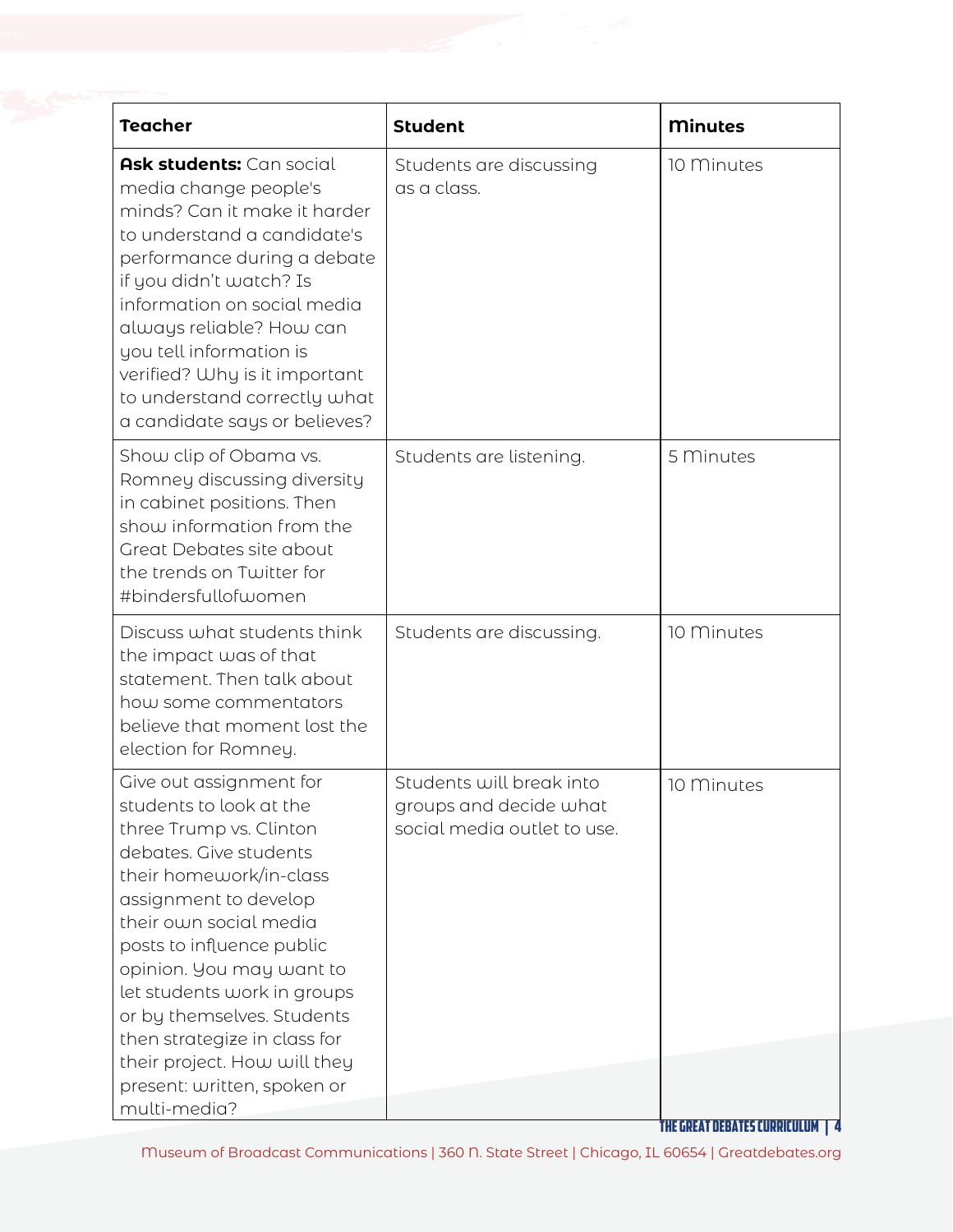| <b>Teacher</b>                                                                                                                                                                                                                 | <b>Student</b>                         | <b>Minutes</b>                  |
|--------------------------------------------------------------------------------------------------------------------------------------------------------------------------------------------------------------------------------|----------------------------------------|---------------------------------|
| Homework: Two options,<br>either a social media post or<br>an Audio/video assignment.<br>Teacher should model what<br>this project would look like<br>in its final product and<br>explain the parameters<br>of the assignment. | Students develop<br>presentation.      | At Home                         |
| <b>Final Day</b>                                                                                                                                                                                                               | Students present or turn in<br>papers. | 3-5 minutes per<br>presentation |

# **ASSESSMENTS**

| <b>Social Media Post</b>     | Students will choose a debate to focus on and come<br>up with a social media post they think will trend<br>based on the debate. Students will try to find a<br>clever hashtag to use with it. If the students choose<br>this option, they either need to explain their rationale<br>in a 1-page paper, or put their post in a slideshow<br>and verbally explain their rationale. |
|------------------------------|----------------------------------------------------------------------------------------------------------------------------------------------------------------------------------------------------------------------------------------------------------------------------------------------------------------------------------------------------------------------------------|
| <b>Audio/Video Blog Post</b> | Students will create a 3-5 minute vlog post or an<br>audio presentation on the debate, interpreting the<br>three most important moments of the debate.                                                                                                                                                                                                                           |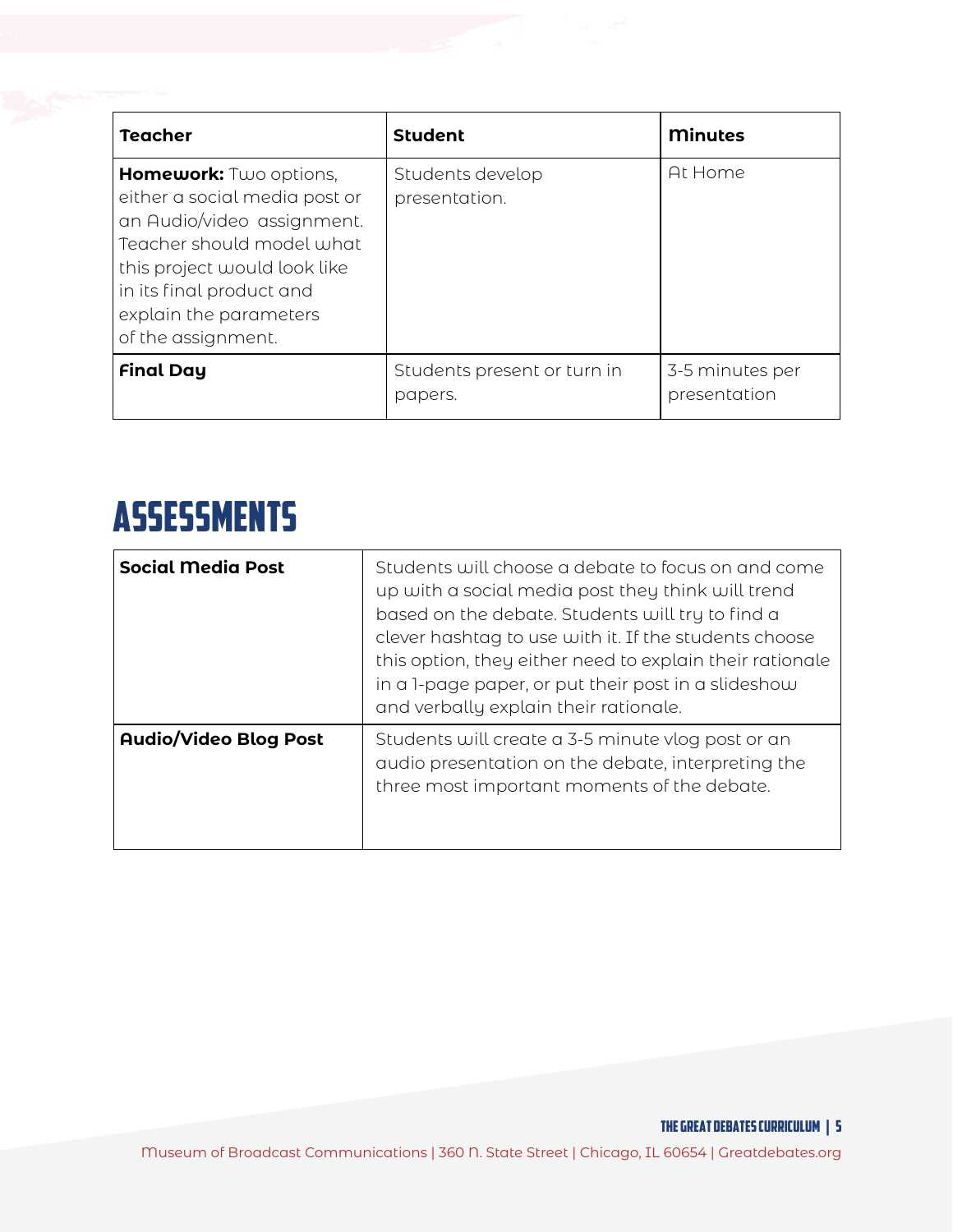# Adaptations or Accommodations needed

| Learners                   | <b>Adaptations/Accommodations</b>                                                                                                                                                                                              |
|----------------------------|--------------------------------------------------------------------------------------------------------------------------------------------------------------------------------------------------------------------------------|
| <b>Highly Proficient</b>   | Students will be able to identify likely influences<br>of media, explain their logic and then discuss<br>how the media can influence the public's opinion<br>about a candidate, without seeing the candidate's<br>performance. |
|                            | These students will be able to demonstrate their<br>skill at writing or speaking in the homework<br>assignment. If working in groups, these students<br>will be able to help others understand the<br>assignment better.       |
| ELL                        | Students will be able to explain what a candidate<br>did or said and how social media responded to<br>that action or statement and formulate an opinion<br>about whether the response was "fair."                              |
|                            | These students have the option of verbally<br>completing their assignment rather than writing<br>it, or creating a project using A/V technology. They<br>also have the option to work in pairs if needed.                      |
| <b>Struggling Learners</b> | Students will be able to explain what a candidate<br>did or said and how social media responded to<br>that action or statement.                                                                                                |
|                            | These students have the option to either write or<br>speak if they feel more comfortable doing one<br>or the other for the project. They also have the<br>opportunity to work in pairs to get help<br>from others.             |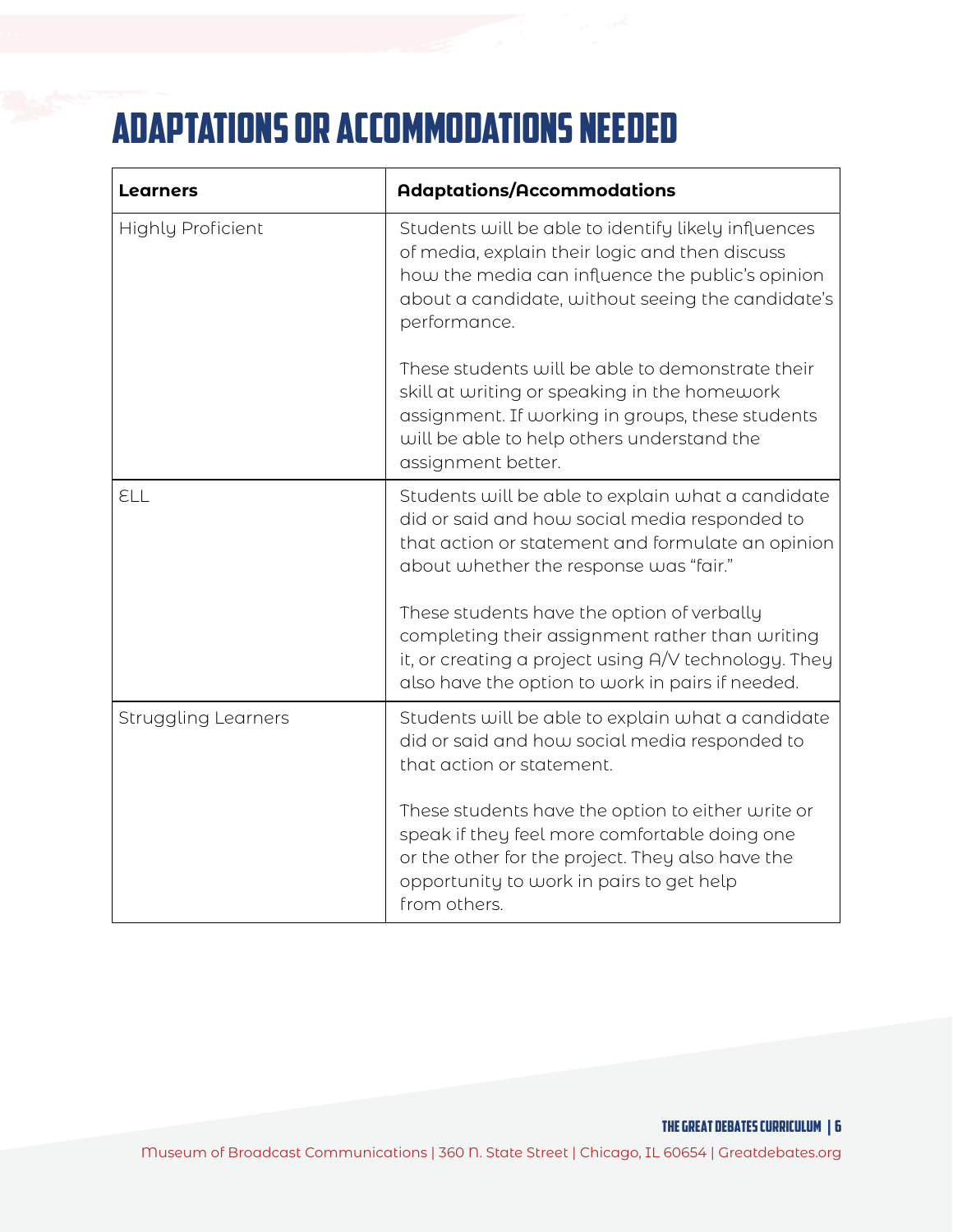# resources

Please use **[GreatDebates.org](https://www.greatdebates.org)** as a reference for coverage clips and the full debate.

#### **Additional websites:**

**Harmony Square,** is a 10-minute, free-to-play online game in which players learn [how political misinformation is produced and spread. It was developed by the](https://www.harmonysquare.game/en)  University of Cambridge, UK in conjunction with the U.S. Department of State's Global Engagement Center and the Department of Homeland Security.

- Play the game here: https://www.harmonysquare.game/en
- $\bullet$  Data on the game's development is here: https:// [misinforeview.hks.harvard.edu/article/breaking-harmony-square-a-game](https://misinforeview.hks.harvard.edu/article/breaking-harmony-square-a-game-that-inoculates-against-political-misinformation/?utm_source=Daily+Lab+email+list&utm_campaign=e2d120ee6e-dailylabemail3&utm_medium=email&utm_term=0_d68264fd5e-e2d120ee6e-396166185&fbclid=IwAR3wKUlySzklz4VQtJT2-6x1wW1NZk7hk5CVXaexnAWTlrxOBJ579uO72GI)that-inoculates-against-political-misinformation/

**Ad Fontes Media** [— nonprofit and nonpolitical site which rates media bias.](http://www.adfontesmedia.com)

**AllSides** While not a fact-checking site, AllSides curates stories from right, center [and left-leaning media so that readers can easily compare how bias influences](https://www.allsides.com/unbiased-balanced-news)  reporting on each topic.

**Fact Check** This nonpartisan, nonprofit project of the Annenberg Public Policy Center of the University of Pennsylvania monitors the factual accuracy of what is [said by U.S. political players, including politicians, TV ads, debates, interviews and](https://www.factcheck.org)  news releases.

**[Twitter](https://help.twitter.com/en/rules-and-policies/election-integrity-policy)** Policy

**[Facebook](https://www.facebook.com/help/1952307158131536)** Policy

**US State Department** [— The role of social media in US elections.](https://www.state.gov/elections-101-the-role-of-social-media-in-us-elections) 

**Teen Vogue** [— Social media has changed everything for teens.](https://www.teenvogue.com/story/social-media-activism-changed-everything)

### **Examples of right and left leaning fact checking for students to compare:**

**Media Matters** A nonprofit and self-described liberal-leaning research center [monitors and corrects conservative misinformation in the media.](https://www.mediamatters.org)

**NewsBusters** A project of the conservative Media Research Center with a right[wing bias, NewsBusters is focused on "documenting, exposing and neutralizing](https://www.newsbusters.org)  liberal media bias."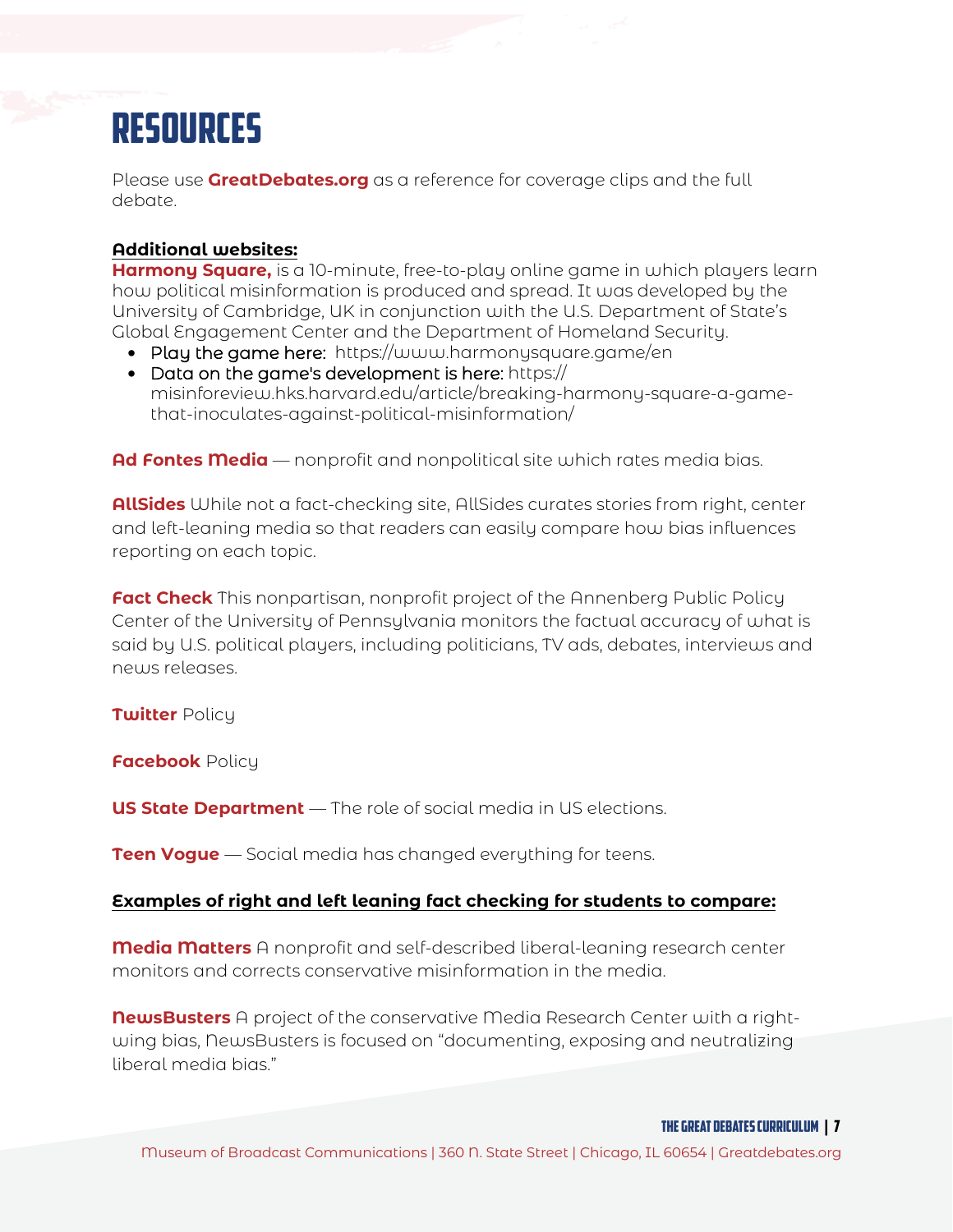## The Great Debates Public opinion and social media HOMEWORK

**Name: Class Period:**

**Due Date:**

# Political candidates and public opinion

**For this assignment, you are going to use social media to influence the public on the most important part of the debate. Please note, you are not required to go live with your post but you must construct it as though you were posting. Please read the directions carefully as you have two options:** 

#### **Option 1 CREATE A SOCIAL MEDIA POST**

- For this option, you will focus on one of the assigned debates and create a tweet, a Facebook or Instagram post about what you think is the **most important** aspect of the debate.
- Try to pick something that will educate those who did not see the debate.
- Try to formulate a post that you think might end up creating a trend or garner engagement, as in likes, shares, or comments. You should make your post informative but also attention-grabbing.
- Attach at least three hashtag to the post that are related to the subject — but first google the hashtags to verify they are relevant to your post.
- Type a one-page rationale on why you think your post highlights the most important part of the debate, and why you think it will garner engagement.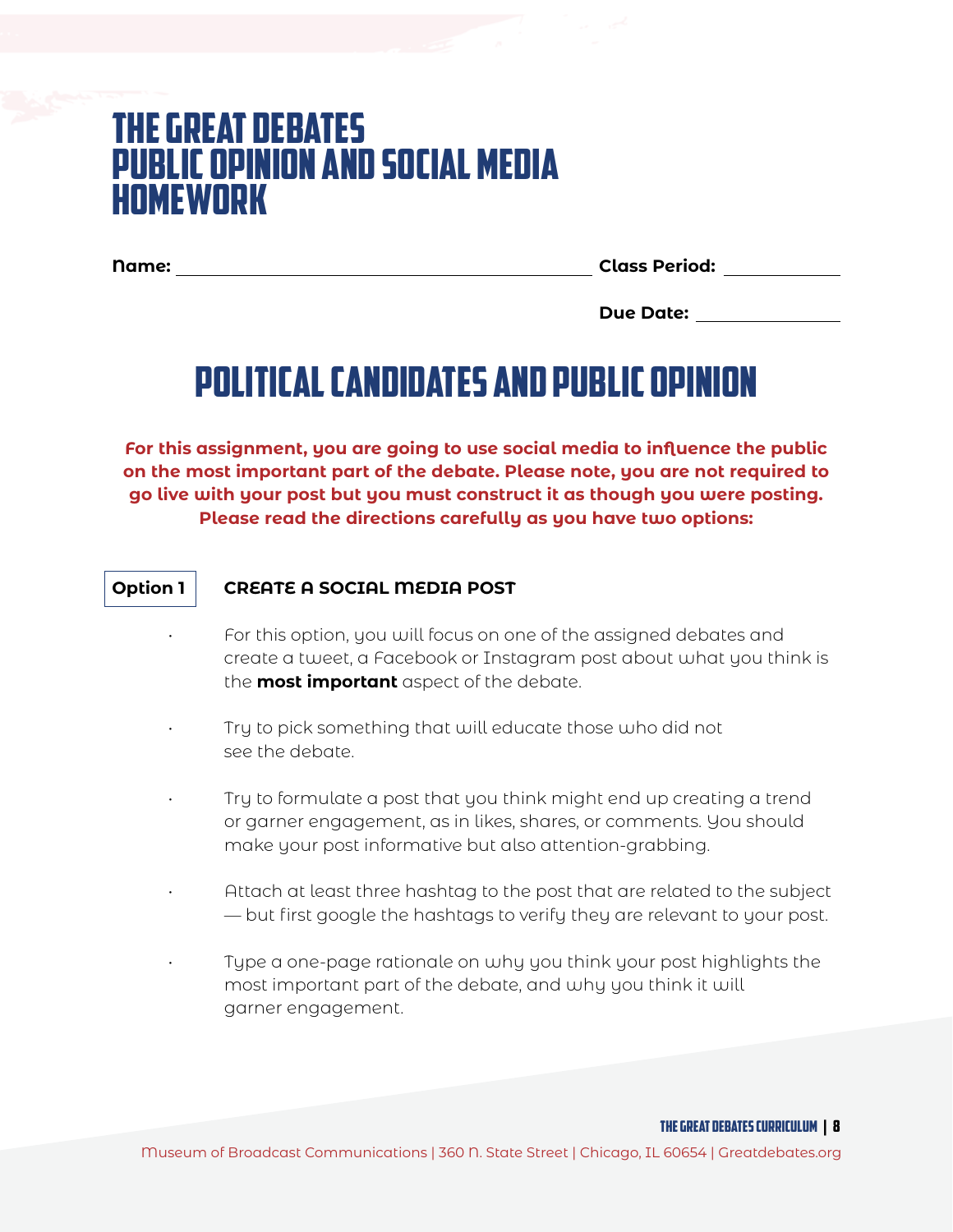## The Great Debates Public opinion and social media HOMEWORK page 2

• You may post but **you are not required to post** your tweet, Facebook or Instagram post.

- **If you are not posting**, simply type it at the top of your rationale paper and include a picture, if necessary.
- Please highlight your hashtags in blue if you are choosing **not** to post your social media post.
- **If you are posting** the social media post, include a screen-shot of it at the top of your paper.
- Alternatively, you can orally present your rationale for your social media post to the class.
	- **If you are choosing to present** your rationale, you must use a PowerPoint slide with a screenshot of your social media post, or your typed social media post and accompanying picture and hashtag.

### **Option 2 VIDEO OR AUDIO BLOG POST**

- For this option, you will focus on one of the assigned debates, then create a 3-5 minute A/V assignment, in the form of a video post or audio file.
- Find at least 3 highlights of the debate to focus on, and comment on why you think that moment is important to remember.
- Make sure to keep your vlog or audio post to 5 minutes, or most people on social media will stop watching.
- Be as creative with this as you like. Use of soundbites from the debate or other media is encouraged.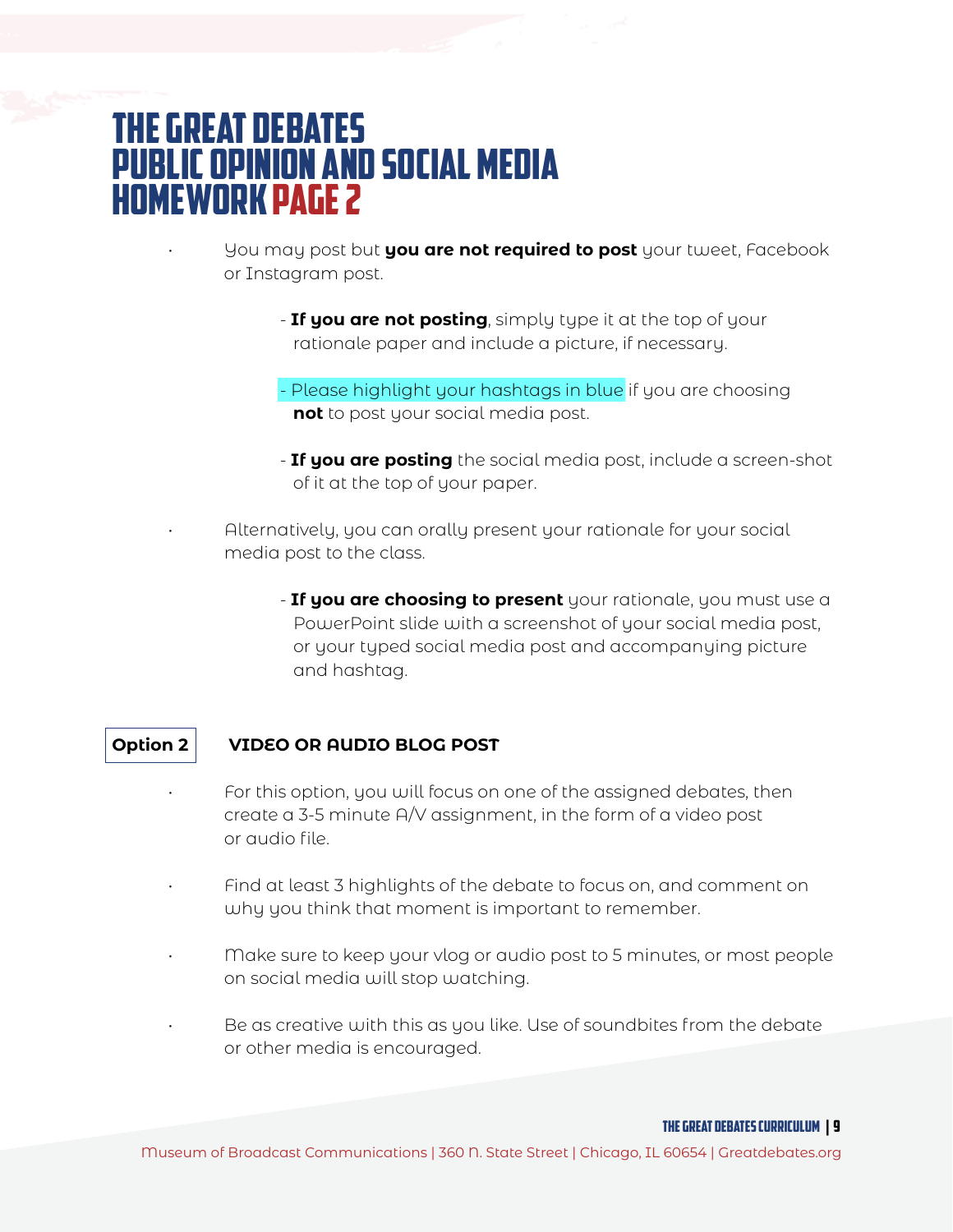### The Great Debates Public opinion and social media **WORKSHEET**

**Name: Class Period:**

### Political candidates public opinion and social media

### **HOW CAN SOCIAL MEDIA IMPACT ELECTIONS? Please answer these questions and be ready to discuss your answers with the class:**

**BEFORE VIEWING DEBATE.**

**How can social media change how the public thinks about a particular candidate's debate performance?** 

**How can social media make it harder to know how a candidate did in a political debate?** 

**How can social media make it easier to know how a candidate did in a political debate?** 

**Why is it important to be correctly informed about what a candidate says, does, or stands for?** 

THE GREAT DEBATES curriculum | 10

Museum of Broadcast Communications | 360 N. State Street | Chicago, IL 60654 | Greatdebates.org